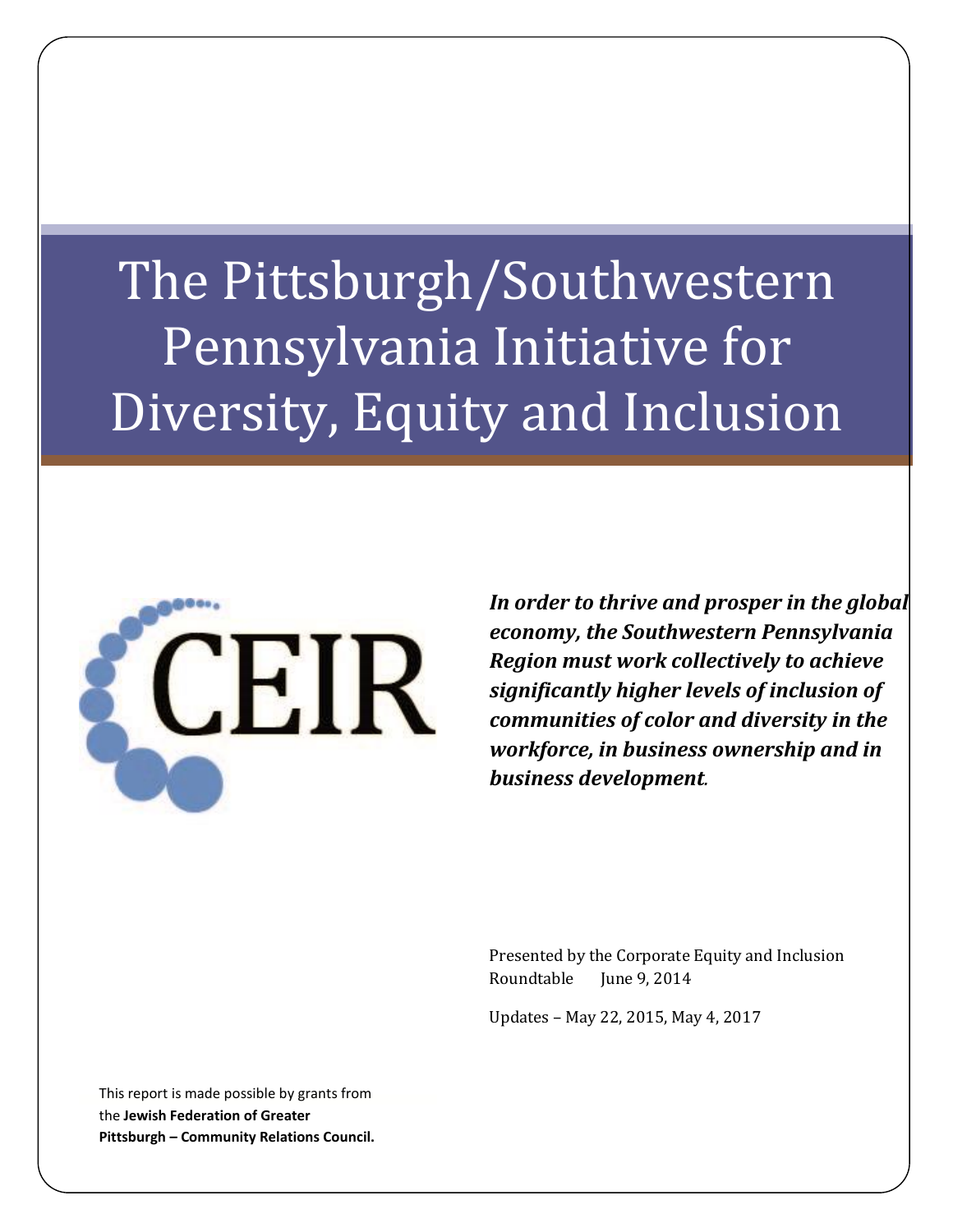## **Preamble**

The Corporate Equity & Inclusion Roundtable consists of community and corporate partners that are committed to making Southwestern Pennsylvania a better place to live and work for all of its citizens. The Roundtable's purpose is to bring about broad-based, lasting change and breakthroughs in workforce diversity, inclusion and equity in economic opportunities. Our goal is to develop a spirit of inclusiveness, and market our diversity as a positive attribute of our region. We are specifically concerned with ensuring equal access to employment and economic opportunities for African Americans and other people of color throughout Southwestern Pennsylvania.

### **Shared Beliefs**

- 1. The competitive strength of our region's businesses and organizations and the quality of life available to our citizens and families depend on the full and fair participation of all segments of the community in the region's economic growth. Stagnant socio-economic opportunities, an aging workforce, and high levels of poverty have a detrimental impact on the desirability of a region and can lead to the loss of talented, younger workers who are so important to future economic prosperity.
- 2. Local businesses, being the main driving force of economic growth in the region, have a powerful and pivotal role to play and must lead the way. Rectifying economic inequities and disparities in workforce representation and business ownership will require focused and deliberate actions to change corporate cultures related to human resource policies and supplier diversity.
- 3. While many employers in the region are engaged in programs to expand diversity in their workforce, much still remains to be done. Increasing promotional opportunities and improving retention rates among African Americans and other people of color will ensure our businesses and communities benefit from this wealth of talent and potential.
- 4. Education is the cornerstone of opportunity for all of our citizens. Organizations have a powerful and pivotal role to play in strengthening our educational system to ensure all children become part of a world-class workforce, possessing the knowledge, education, and technological skills necessary to thrive in a global economy.

### **Objectives**

To achieve full participation of all segments of the community the following is necessary:

1. Business opportunities are broadcast to the widest possible market of product and service providers to ensure businesses owned by African Americans and other people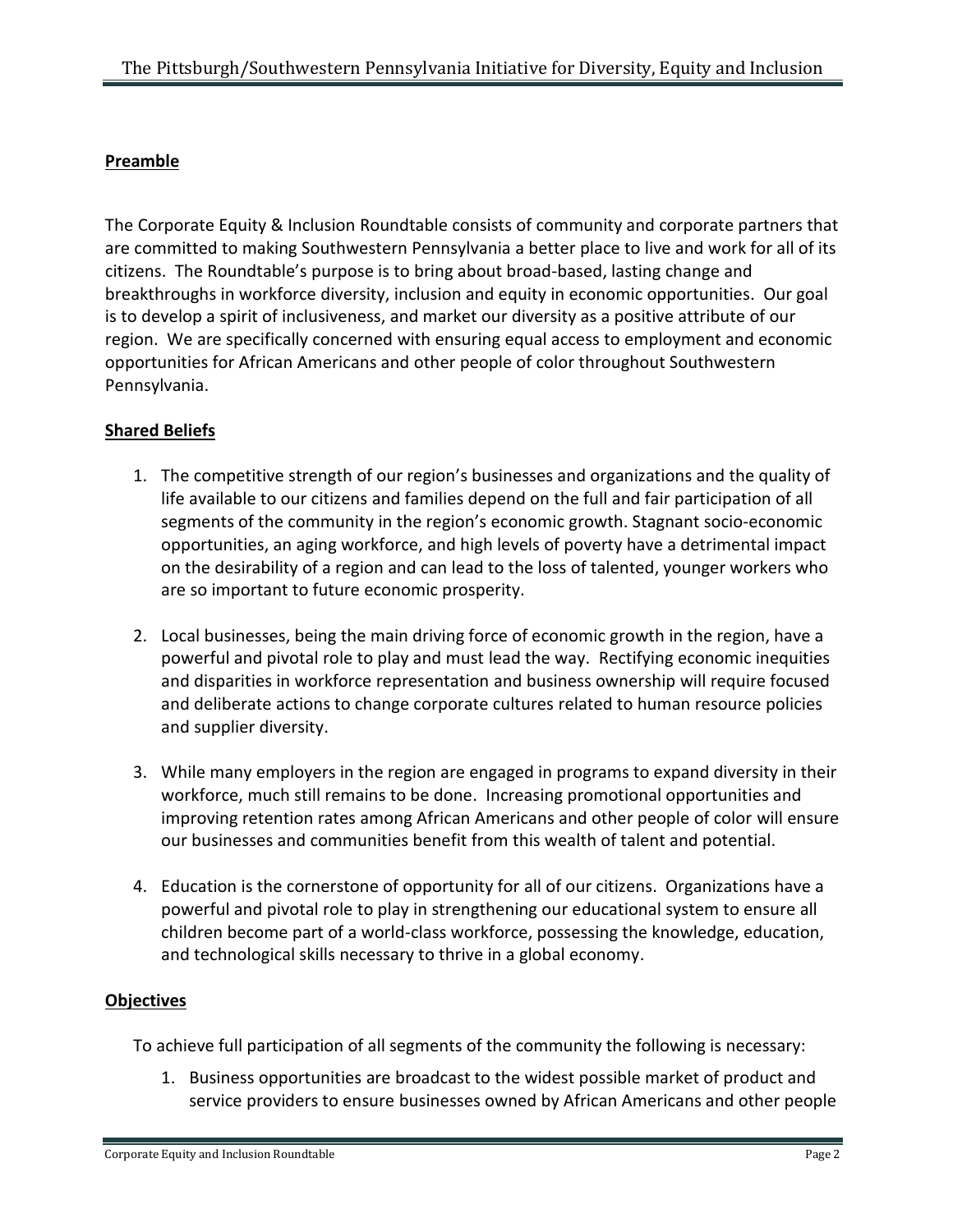of color are fully aware of all opportunities that capitalize on their products, programs and services.

- 2. Employment opportunities are broadcast to the widest possible market of qualified job candidates, to encourage recruiting and hiring of African Americans and other people of color who can capitalize on the opportunities offered from entry level to "C suite."
- 3. Financial institutions create and expand initiatives that significantly improve access to capital for businesses owned by African Americans and other people of color.
- 4. SWPA businesses create and implement career-path programs that encourage professional development of the workforce comprised of African Americans and other people of color.

| <b>ITEM</b>                                                                                                                                                                                                                                                                                                                                                                                                                                                                                                                                       | <b>TYPE OF</b><br><b>ACTIVITY</b> |
|---------------------------------------------------------------------------------------------------------------------------------------------------------------------------------------------------------------------------------------------------------------------------------------------------------------------------------------------------------------------------------------------------------------------------------------------------------------------------------------------------------------------------------------------------|-----------------------------------|
| 1. Increase and expand market opportunities for suppliers owned by<br>African Americans and other people of color. <sup>1</sup><br>a. Companies, corporations, non-profits, universities, and colleges<br>should have a stated commitment to African Americans and people<br>of color to a specific spend percentage based on the annual spend<br>commitment of said entity.<br>b. Provide pre-bid "open houses' specifically oriented to African<br>Americans and people of color for prospective contracts, on at least<br>a semi-annual basis. | Supplier<br>Development           |
| c. Provide extensive and recurring opportunities to African Americans<br>and people of color for non-bid contracts. (This is a frequently<br>unused, but easily implemented to increase diversity in the allotting<br>of multi-year contracts,).<br>d. Provide annual reports on the utilization of vendors who are African<br>American and people of color. Such reports should include actual<br>total dollar amounts. There should be a specific listing of companies<br>receiving contracts. (The specific contract amount is not required.   |                                   |
| See sample corporate diversity metrics document located at the end<br>of this document.)                                                                                                                                                                                                                                                                                                                                                                                                                                                          |                                   |

 $\overline{a}$ 

<sup>&</sup>lt;sup>1</sup> Create a "Hybrid Rooney Rule" to consider awarding construction and procurement contracts to companies owned by African Americans and other people of color.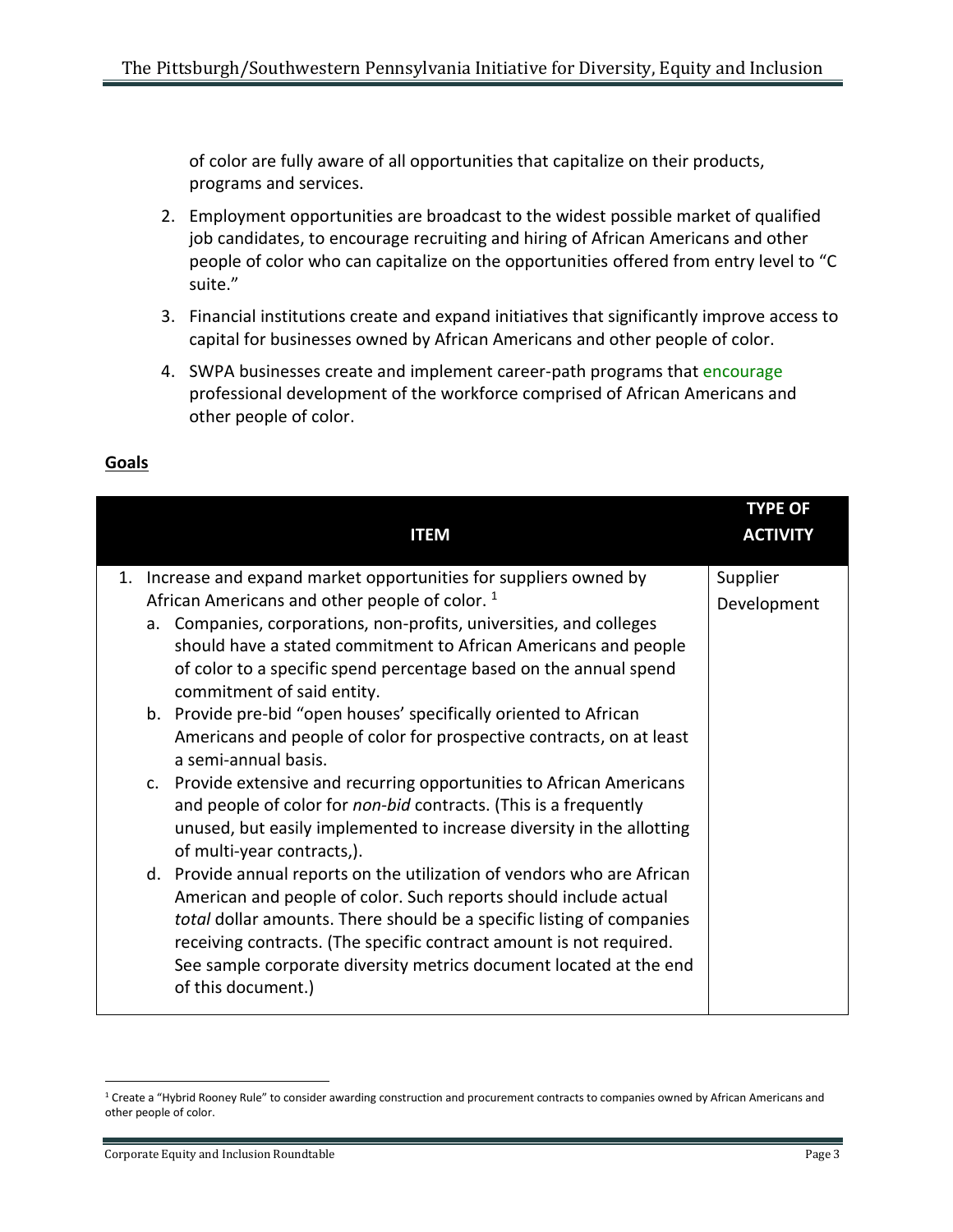|    | 2. Increase capital available for businesses owned by African Americans<br>and other people of color. <sup>2</sup>                                                                                           | Supplier<br>Development |
|----|--------------------------------------------------------------------------------------------------------------------------------------------------------------------------------------------------------------|-------------------------|
| 3. | Increase corporate and business participation in minority chambers of<br>commerce, economic development programs, and business<br>development councils.                                                      | Supplier<br>Development |
|    | 4. Increase the diversity of corporate boards of directors.                                                                                                                                                  | Corporate<br>Culture    |
|    | 5. Ensure corporate cultures exist where diversity, equity & inclusion are<br>valued, promoted, and expected through actions, words and deeds.                                                               | Corporate<br>Culture    |
| 6. | Increase employment opportunities for African Americans and other<br>people of color at every level, including professional positions, middle<br>and senior management and boards of directors. <sup>3</sup> | Employment<br>Practices |

|    | 7. Identify and eliminate informal barriers to employment, promotion and<br>retention of African Americans and other people of color.                                                                                                                                                                                                    | Employment<br>Practices |
|----|------------------------------------------------------------------------------------------------------------------------------------------------------------------------------------------------------------------------------------------------------------------------------------------------------------------------------------------|-------------------------|
| 8. | Evaluate internal staffing plans to ensure African Americans and other<br>people of color are aware of and given consideration for promotional<br>opportunities.                                                                                                                                                                         | Employment<br>Practices |
|    | 9. Ensure developmental opportunities such as mentoring, networking,<br>training, and professional development, are provided for all employees<br>to improve the ability of African Americans and other people of color to<br>qualify for advancement opportunities.                                                                     | Employment<br>Practices |
|    | 10. Conduct exit interviews with African Americans and other people of<br>color:<br>Determine what could have been done differently to make the<br>experience or environment more positive and inclusive.<br>Use this information to improve recruitment, development,<br>advancement, engagement, and retention of a diverse workforce. | Employment<br>Practices |
|    | 11. Develop employment recruitment strategies that include:<br>Minority advisors and diversity coordinators of local colleges and<br>universities;                                                                                                                                                                                       | Employment<br>Practices |

<sup>&</sup>lt;sup>2</sup> Create a "Hybrid Rooney Rule."

l

 $3$  Create a version of the "Rooney Rule" to consider interviewing African Americans and other people of color for job openings.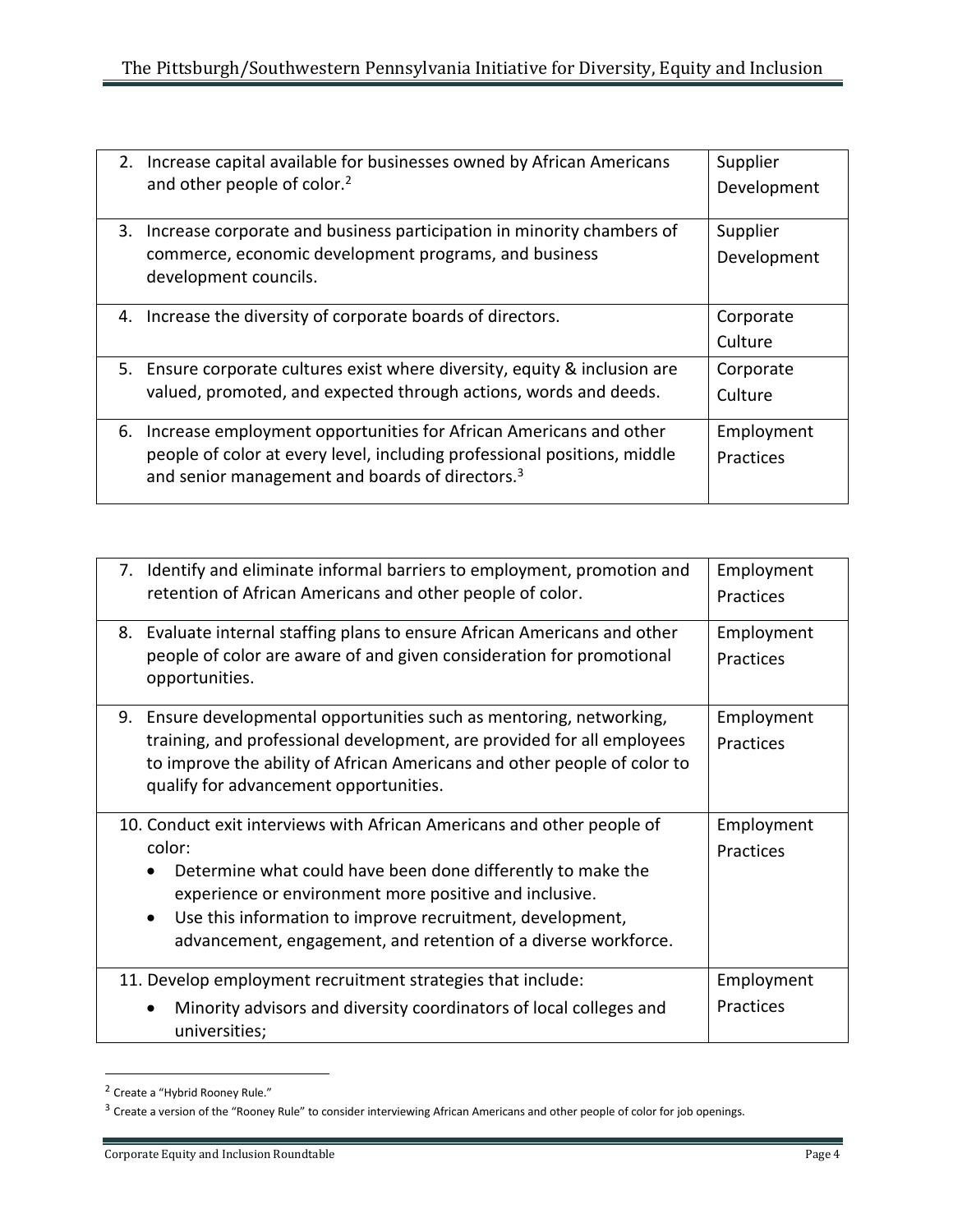| Historically Black Colleges and Universities (HCBUs) and<br>$\bullet$<br>Predominantly Black Institutions (PBIs) <sup>4</sup> ;<br>Nationally recognized organizations that further career opportunities<br>for African Americans and other people of color, i.e. National Black<br>MBA and Engineers Associations, etc.                                                                                                   |                                |
|----------------------------------------------------------------------------------------------------------------------------------------------------------------------------------------------------------------------------------------------------------------------------------------------------------------------------------------------------------------------------------------------------------------------------|--------------------------------|
| 12. Create internal and inter-organizational affinity groups or employee<br>resource groups that share effective innovations and remove barriers to<br>equity, diversity and inclusion, which provide a supportive environment<br>for all employees.                                                                                                                                                                       | Employment<br>Practices        |
| 13. Establish cooperative process among firms to share best practices that<br>improve recruitment, development, retention and engagement of<br>African Americans and other people of color. Encourage corporations to<br>share and establish similar internal equity and inclusion metrics that can<br>be combined into an anonymous regional measure for comparing year-<br>after-year progress of the region as a whole. | Employment<br><b>Practices</b> |

| 14. Adopt the "Ban the Box" policy by updating hiring and recruitment<br>software and job applications so that prior convictions are not an<br>automatic disqualifier to hiring. Update human resource policies so that<br>prior convictions are evaluated to determine relevancy to the position<br>being sought. | Employment<br>Practices |
|--------------------------------------------------------------------------------------------------------------------------------------------------------------------------------------------------------------------------------------------------------------------------------------------------------------------|-------------------------|
| 15. Investigate and implement alternative transportations options to<br>encourage greater employment by individuals without automobiles.                                                                                                                                                                           | Employment<br>Practices |
| 16. Encourage staff to participate on community boards to broaden their<br>networks and provide expertise, resources and support to community<br>organizations.                                                                                                                                                    | Community<br>Outreach   |
| 17. Increase corporate allocations for sustainable projects/programs that<br>improve communities of African Americans and other people of color.<br>Encourage civic and philanthropic organizations to do the same.                                                                                                | Community<br>Outreach   |
| 18. Invest and create jobs in neighborhoods where populated by African<br>Americans and other people of color typically reside.                                                                                                                                                                                    | Community<br>Outreach   |
| 19. Establish partnerships with public school systems, including vocational<br>programs, to support curriculum development and establish programs<br>for career exploration, mentoring, internships, job shadowing, and entry<br>level employment.                                                                 | Education               |

l 4 For listings and contact information of HBUs and PBIs, Companies should contact NAFEO (the National Association for Equal Opportunity in Higher Education). www.nafeonation.org

Corporate Equity and Inclusion Roundtable **Page 5**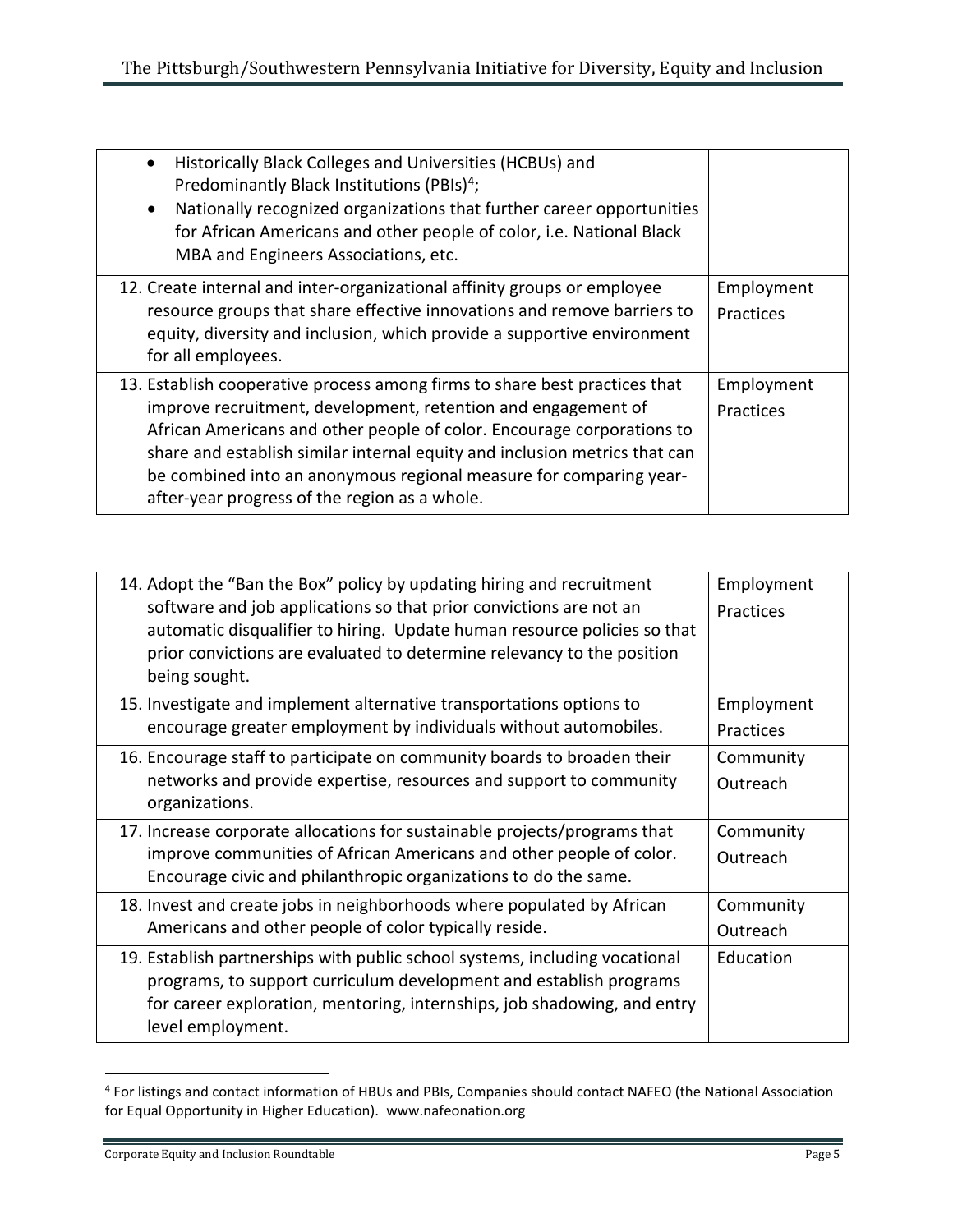| 20. Establish community investment in effective (NPO) non-profit<br>organizations providing career training and placement programs that<br>build sustainable capacity and scale. This should be an ongoing,<br>permanent commitment to the community. |           |
|-------------------------------------------------------------------------------------------------------------------------------------------------------------------------------------------------------------------------------------------------------|-----------|
| 21. Establish partnerships with community colleges, universities, and trade<br>schools to develop curriculum to support "industry specific" needs.                                                                                                    | Education |

### **Action Plan**

- 1. Organizations should select and implement goals that will promote an internal culture of equity, diversity, and inclusion.
- 2. Organizations should track and report their results year-over-year in terms of:
	- a. The total "supply-chain spend" to organizations owned by African Americans and other people of color, and the percentage of that spend in relationship to all purchases.
	- b. The number of African Americans and other people of color hired and/or promoted into entry-level positions, professional positions, middle and senior management positions, and boards of directors, and the percentages in relationship to the totals hired and/or promoted at each level.
	- c. The turnover of African Americans and other people of color in entry-level positions, professional positions, middle and senior management positions, and boards of directors in relationship to total turnover at each level.
	- d. Other metrics based on the selected goals. See Appendix for other data collection metrics.
- 3. The Corporate Equity & Inclusion Roundtable Advisory Board and Working Group will:
	- a. Develop and provide strategies and tactics to support participating companies' efforts to achieve the outlined goals.
	- b. Identify priority initiatives.
	- c. Establish working groups to focus on solutions.
	- d. Identify companies deserving special recognition based on exemplary results.
	- e. Hold an annual event to celebrate successes.